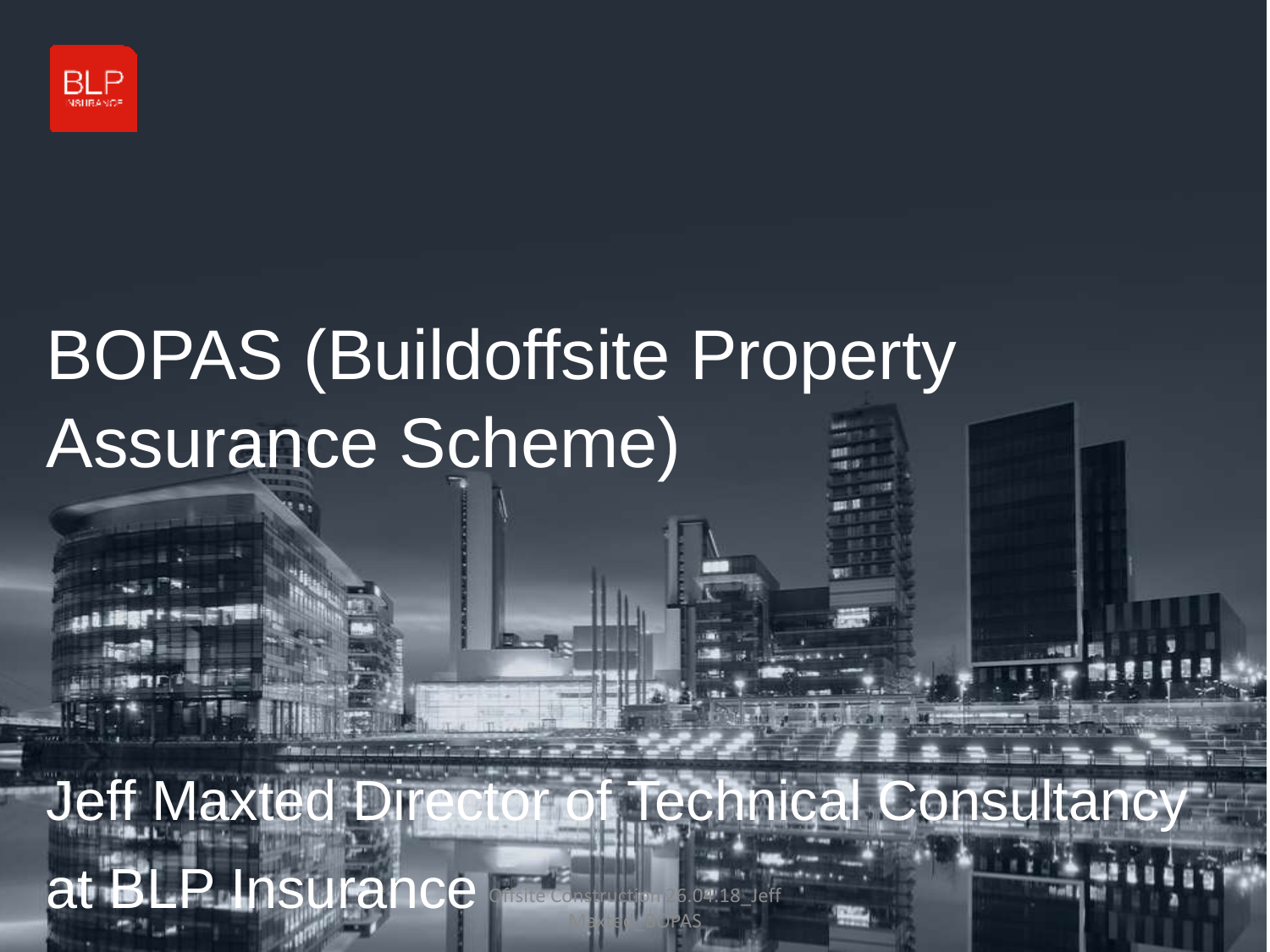

A reminder

| <b>Three elements of BOPAS</b>                              |                                                                                                                                           |                                                                                            |  |  |  |  |
|-------------------------------------------------------------|-------------------------------------------------------------------------------------------------------------------------------------------|--------------------------------------------------------------------------------------------|--|--|--|--|
| 1. The Lloyd's<br><b>Register process</b><br>accreditation: | Competency management<br>Procurement management                                                                                           | • Configuration management<br>• Process control                                            |  |  |  |  |
| 2. The BLP durability<br>and maintenance<br>assessment:     | Minimum 60 year durability<br>No disproportionate<br>maintenance                                                                          | • Lifecycle costing<br>Site specific workmanship<br>checks                                 |  |  |  |  |
| 3. The database:<br>www.BOPAS.org                           | Details of assessed building<br>systems, registered sites and<br>individual properties which have<br>been accredited under the<br>scheme. | Retention of information relating<br>to the first sale as well as all<br>subsequent sales. |  |  |  |  |
|                                                             |                                                                                                                                           |                                                                                            |  |  |  |  |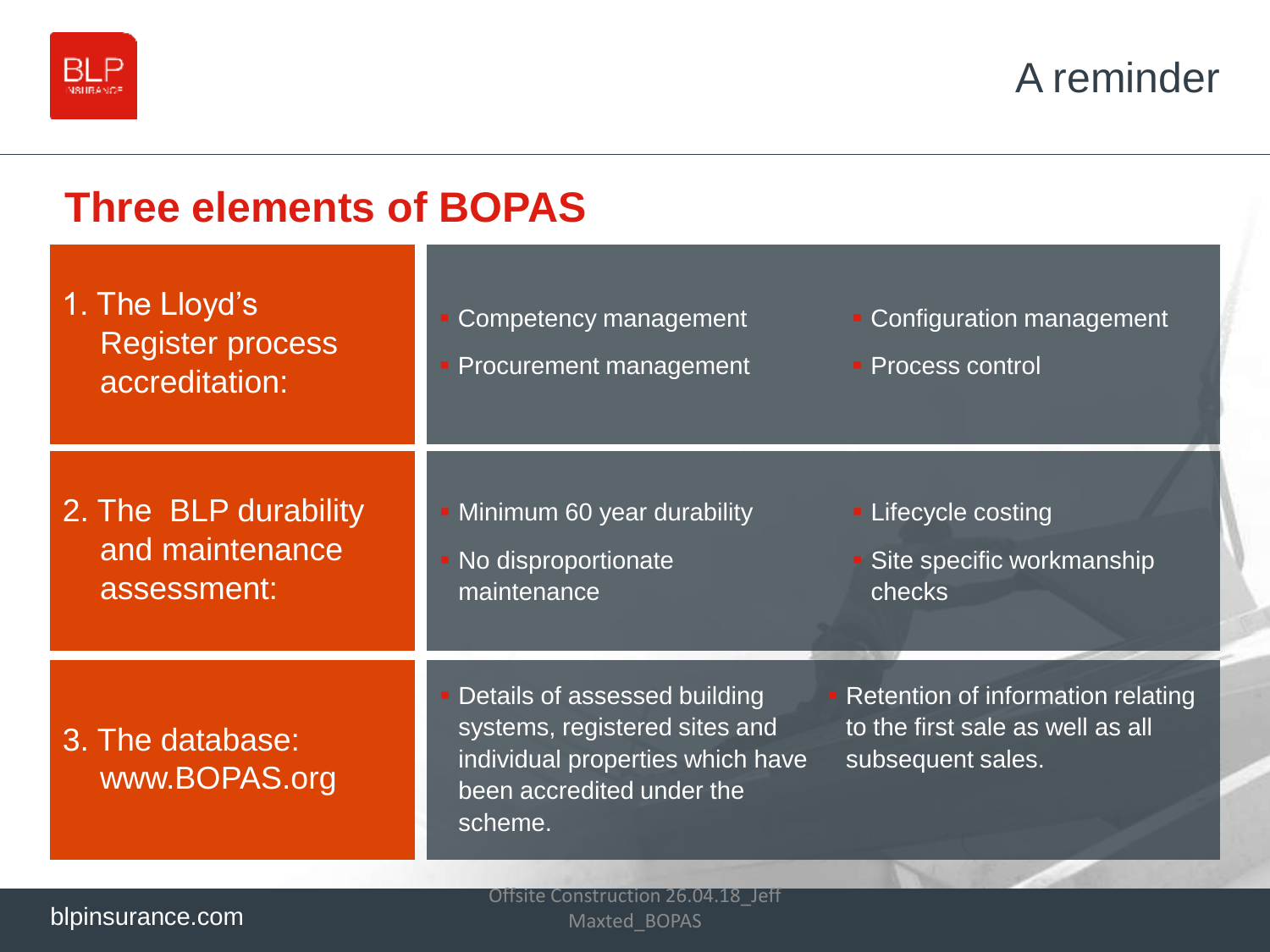







Offsite Construction 26.04.18\_Jeff Maxted\_BOPAS

blpinsurance.com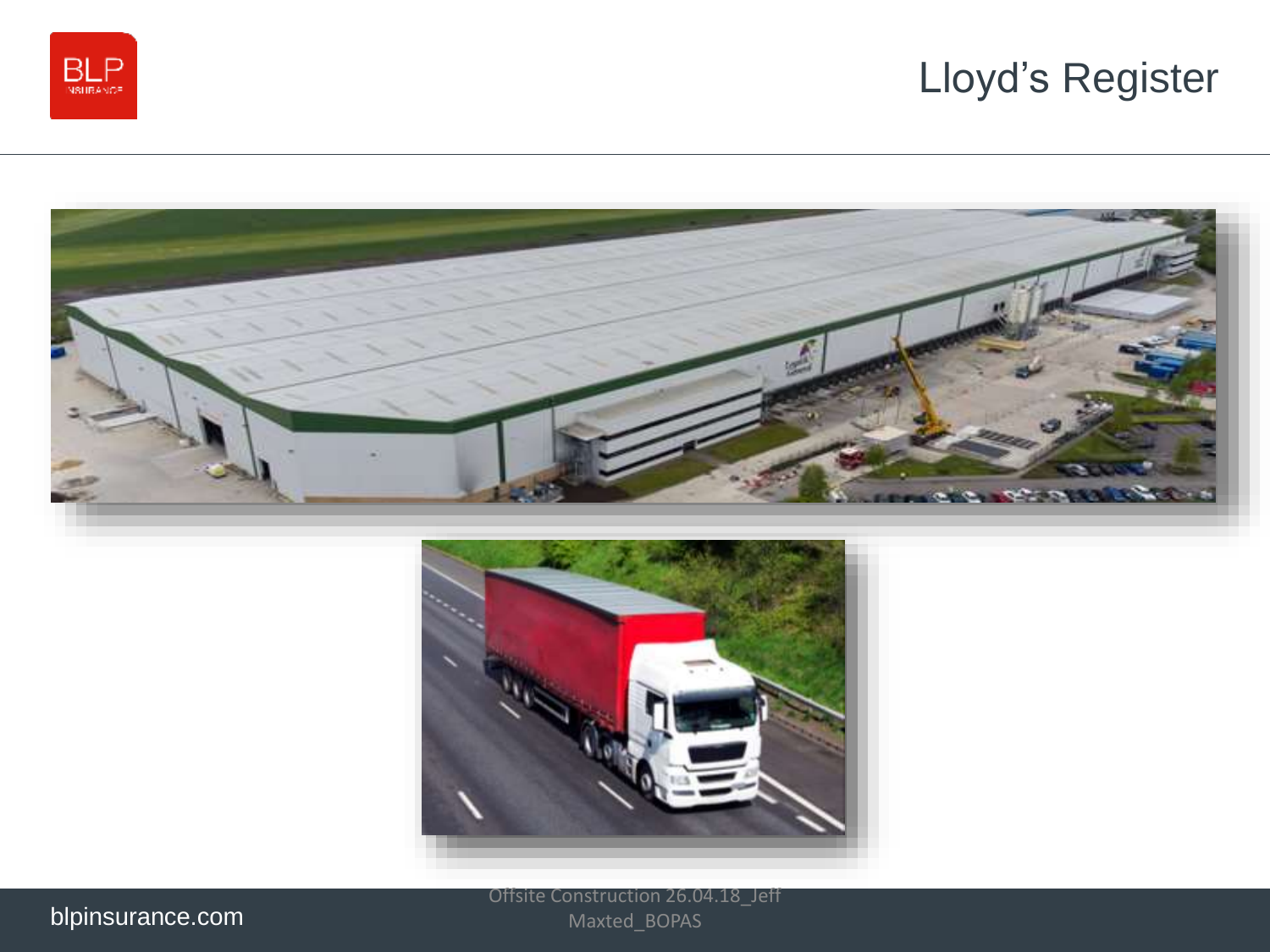## BLP process





Minimised roof structure allows maximum internal space

and windows, thus allowing follow on trades to begin work sooner

Air tight structure drastically reduces energy loss, thus minimising running costs of completed building

#### blpinsurance.com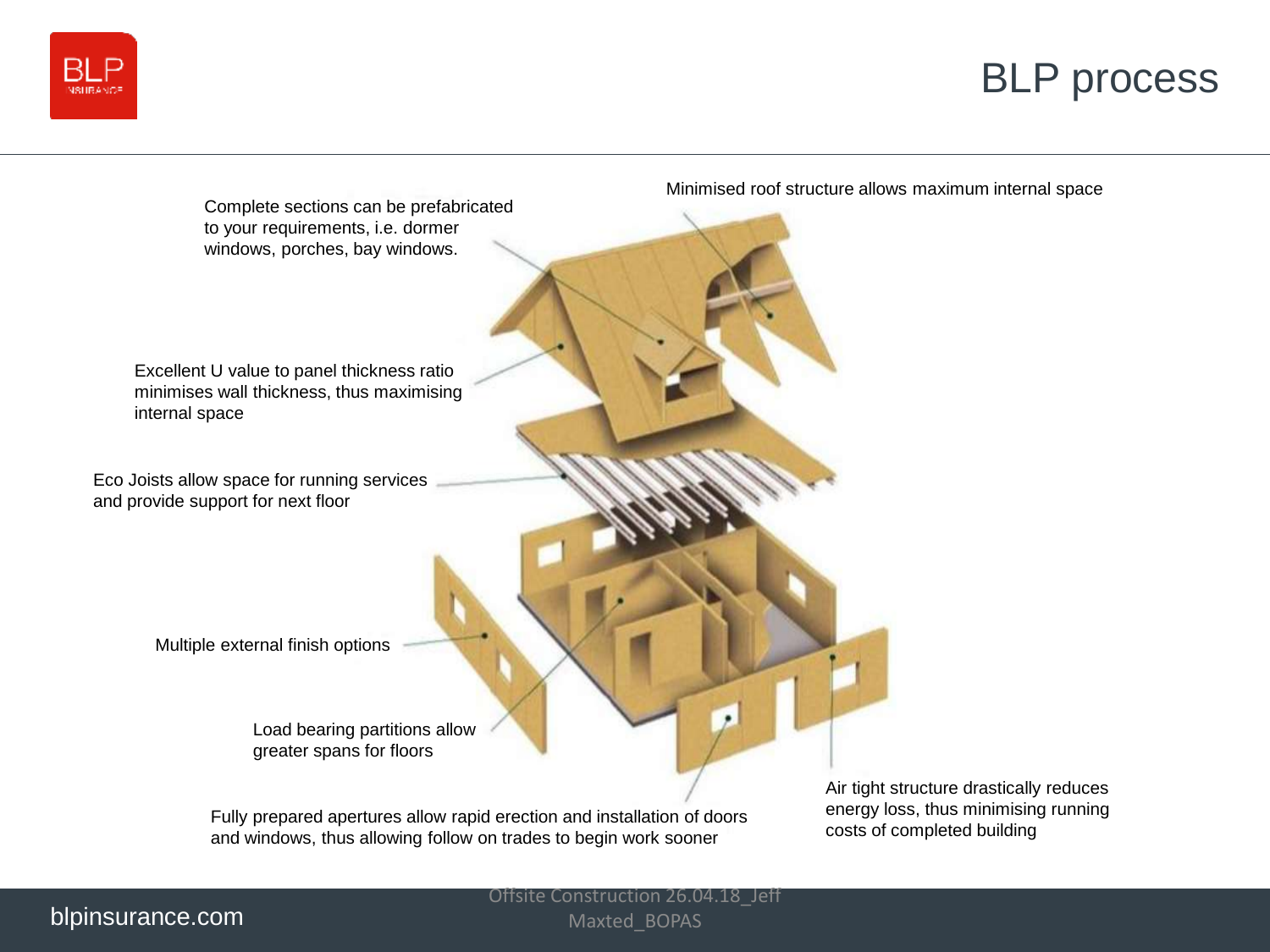

blpinsurance.com

## BOPAS Website

| Favorites                                       | <b>B</b> P Free Hotmail <b>B</b> Web Slice Gallery                                                                                                                                                                                                                                                                                                                                                                                                                                                                                                                                  |                                                                                                                                                                                                                                                                                                                                                                                                                                    |                              |
|-------------------------------------------------|-------------------------------------------------------------------------------------------------------------------------------------------------------------------------------------------------------------------------------------------------------------------------------------------------------------------------------------------------------------------------------------------------------------------------------------------------------------------------------------------------------------------------------------------------------------------------------------|------------------------------------------------------------------------------------------------------------------------------------------------------------------------------------------------------------------------------------------------------------------------------------------------------------------------------------------------------------------------------------------------------------------------------------|------------------------------|
| Buildoffsite - property assurance scheme - LRBO |                                                                                                                                                                                                                                                                                                                                                                                                                                                                                                                                                                                     | ☆ ▼ 同 ▼ 日 神<br>emissions by 2020.                                                                                                                                                                                                                                                                                                                                                                                                  | ▼ Page ▼ Safety ▼ Tools ▼ Wa |
|                                                 | What is the Buildoffsite Property Assurance Scheme<br>BOPAS has been jointly developed by Buildoffsite, The Royal Institution of Chartered<br>Surveyors (RICS), Lloyd's Register and Building LifePlans Ltd (BLP), in consultation<br>with the Council of Mortgage Lenders (CML) and the Building Societies Association<br>(BSA), to provide assurance to the lending community that innovatively constructed<br>properties against which they may be lending, will be sufficiently durable as to be<br>readily saleable for a minimum of 60 years. The Assurance Scheme comprises: | Know the postcode of your property?<br>Go<br>Full postcode                                                                                                                                                                                                                                                                                                                                                                         |                              |
|                                                 | · A durability and maintenance assessment.<br>• A process accreditation.<br>· A web enabled database comprising details of assessed building<br>methodologies, registered sites and registered/warranted properties.<br>Read more                                                                                                                                                                                                                                                                                                                                                   | Search for a site or property<br>Select one or more fields to locate a site or property. Or, simply click the<br>'Search' button to see all locations.<br>See all sites and<br>Full or partial postcode<br>properties within a<br>UK map<br>Site name<br><b>CD</b> View may<br>$\overline{\phantom{a}}$<br>Select a county<br>$\overline{\phantom{a}}$<br>Select a technology<br>$\star$<br>Select a constructor.<br><b>Search</b> |                              |
|                                                 | In association with<br><b>BLP</b><br>BULDING<br>buildoffsite<br>Lloyd's Register<br>Energy                                                                                                                                                                                                                                                                                                                                                                                                                                                                                          | Terms of use Cookies & Privacy policy Sitemap<br>Copyright BOPAS 2014. All rights reserved.<br><b>GO RICS</b>                                                                                                                                                                                                                                                                                                                      |                              |

#### Offsite Construction 26.04.18\_Jeff

Maxted\_BOPAS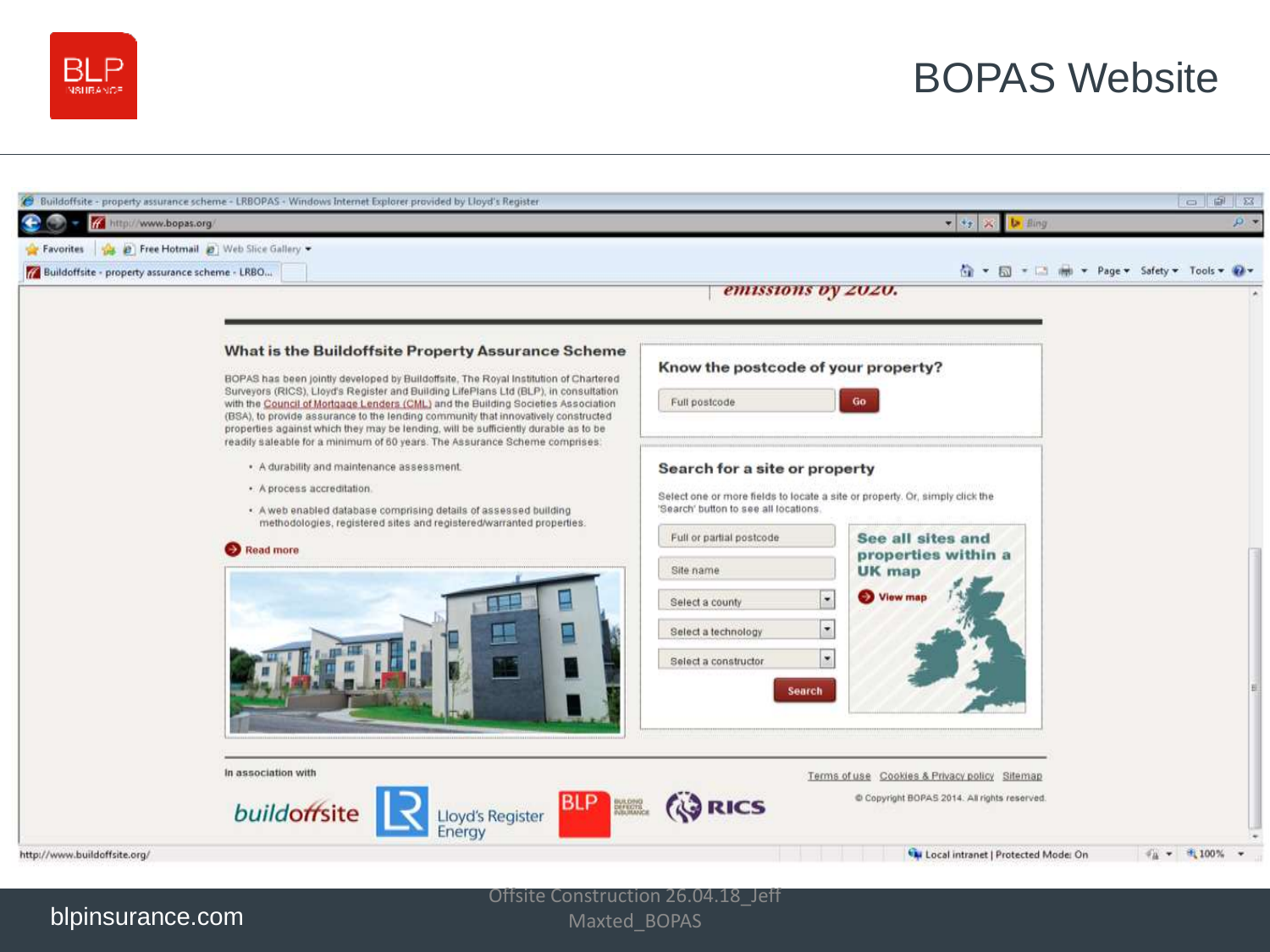

## Current status of BOPAS Membership

| <b>APPROVED</b>                | <b>IN PROGRESS</b>               | IN ADVANCED DISCUSSION PIPELINE / IN DISCUSSION |                                |                                |
|--------------------------------|----------------------------------|-------------------------------------------------|--------------------------------|--------------------------------|
| <b>Stewart Milne</b>           | <b>Glosford SIPs</b>             | Laing O'Rourke                                  | <b>MyPadHaus</b>               | Swift MS                       |
| <b>Fusion</b>                  | <b>Cubicco</b>                   | Aecom                                           | Fortamedical                   | Kerkstoel 2000                 |
| <b>Lime Technology</b>         | <b>Greencore Hempsec</b>         | <b>Horizon Offsite</b>                          | Tarmac                         | <b>Local Homes</b>             |
| <b>BK Structures Ltd</b>       | <b>Legal &amp; General Homes</b> | <b>Berkeley Homes</b>                           | <b>Prime Structures</b>        | <b>Metier Group</b>            |
| <b>Cidark</b>                  | <b>Acermetric</b>                | EuroSips                                        | <b>CAPCO</b>                   | <b>Liab Flex Homes</b>         |
| <b>Elements Europe</b>         | <b>CITU</b>                      | <b>Simply Modular Ltd</b>                       | Saint Gobain                   | Vanburgh                       |
| <b>Enevate UK</b>              | <b>Top Hat</b>                   | Rollalong                                       | Modcell                        | <b>CCG Scotland</b>            |
| <b>VRC</b>                     | <b>Wiki House</b>                | Lesko                                           | Zed Factory                    | <b>Futureway Homes</b>         |
| Adston                         | <b>Xella Casco</b>               | <b>Premier Modular</b>                          | <b>IKEO Group</b>              | <b>JUB</b>                     |
| <b>Ilke Homes</b>              | <b>Multibuild</b>                |                                                 | <b>PAW Structures Ltd</b>      | <b>Streiff</b>                 |
| <b>Jade Global Group</b>       | <b>Modular Residential</b>       |                                                 | <b>Low Carbon Construction</b> | <b>Beattie Passive</b>         |
| <b>Parabuild Solutions Ltd</b> | <b>Hadham Construction</b>       |                                                 | <b>DMC Global</b>              | <b>Built Offsite</b>           |
| <b>SIG Building Systems</b>    | <b>McAvoy Group</b>              |                                                 | <b>Kiss House</b>              | <b>Dwelle</b>                  |
| 24.7 Living                    | <b>Extra Space Solutions</b>     |                                                 | Reach                          | Robertson Timber Eng           |
| <b>Vision Modular</b>          | Actavo                           |                                                 | Anyo                           | <b>Reach Homes</b>             |
| <b>SIP BUILD</b>               | Purever                          |                                                 | nHouse                         | Schoolhaus                     |
| <b>Vinco SIPS</b>              | <b>Mass Bespoke</b>              |                                                 | Neat (UK) Ltd                  | <b>Vision Built</b>            |
| <b>Barclay St James</b>        | <b>Net Zero Buildings</b>        |                                                 | <b>Housing UK</b>              | <b>Hatch Homes</b>             |
| <b>Brooke Homes</b>            | Frameclad                        |                                                 | <b>SuperSIPS</b>               | <b>Space Projects</b>          |
| $H+H/SIG$                      | <b>Totally Modular</b>           |                                                 | <b>Flight Timber Products</b>  | <b>Precision Frame Systems</b> |
| Dan - Wood                     | <b>Modular AR Ltd</b>            |                                                 | Eco Modular                    | <b>Future Friendly Homes</b>   |
| <b>Swan Housing Group</b>      | <b>Modpods International</b>     |                                                 | <b>Pearce Construction</b>     | <b>OFP Timber Frame</b>        |
| <b>Modularwise</b>             | <b>Innovare</b>                  |                                                 | Matrix Living                  | Hans Haus                      |
|                                | <b>Ideal Modular</b>             |                                                 | Kube                           | Capital HOLZ100                |
|                                | <b>SPS Envirowall</b>            |                                                 | Prestige Homeseeker            | <b>Eco Offsite</b>             |
|                                | <b>Cornish Concrete Products</b> |                                                 |                                |                                |
|                                | <b>Housing Homes Ltd</b>         |                                                 |                                |                                |
|                                | <b>Save the Carbon</b>           |                                                 |                                |                                |
|                                | <b>Volker Fitzpatrick</b>        |                                                 |                                |                                |
|                                | Caledonian Modular               |                                                 |                                |                                |
|                                |                                  |                                                 |                                |                                |
|                                |                                  |                                                 |                                |                                |
|                                |                                  |                                                 |                                |                                |
| 23                             | 30                               | $\overline{9}$                                  |                                | <b>50</b>                      |

blpinsurance.com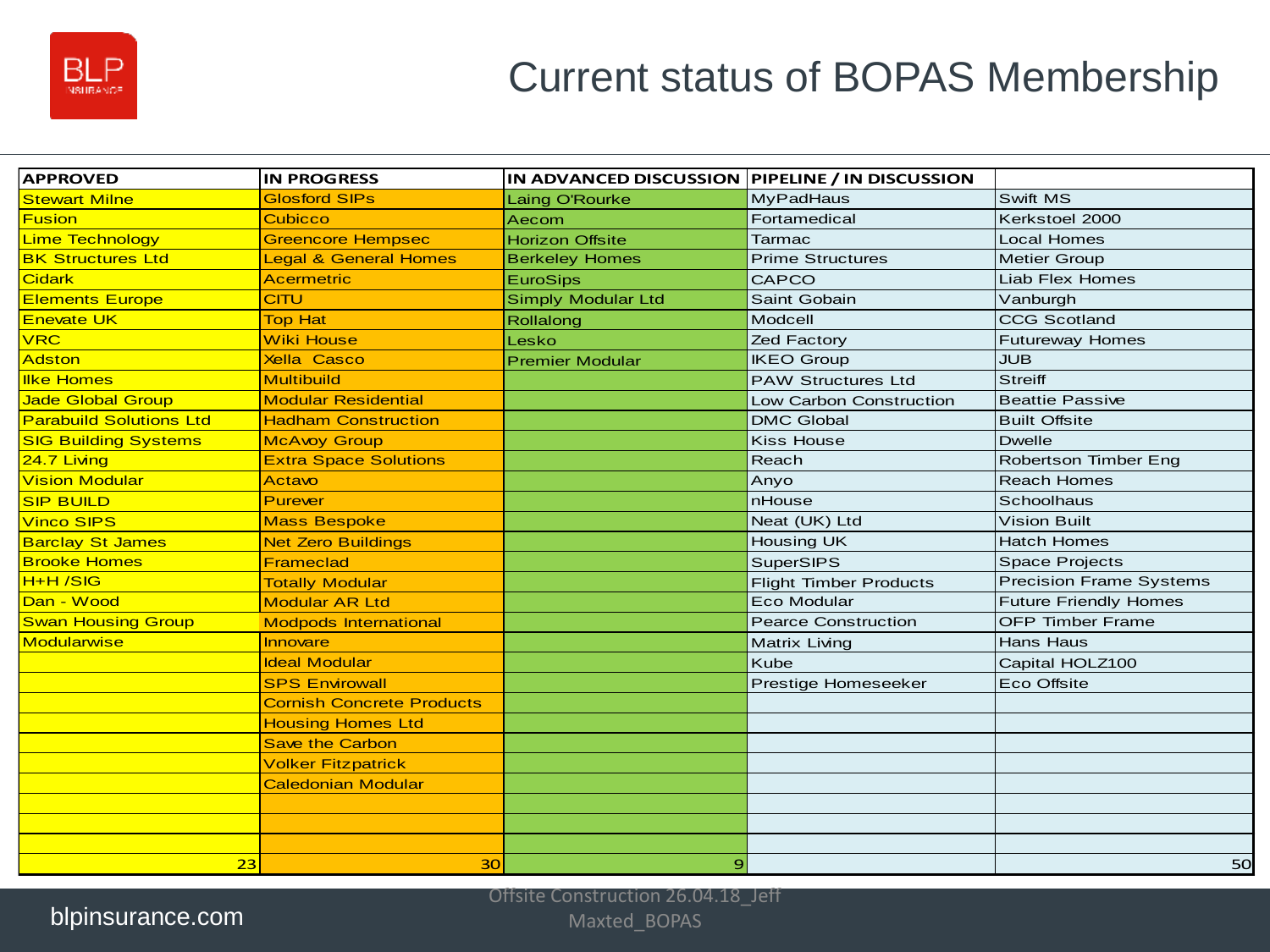

## Growth of BOPAS Membership

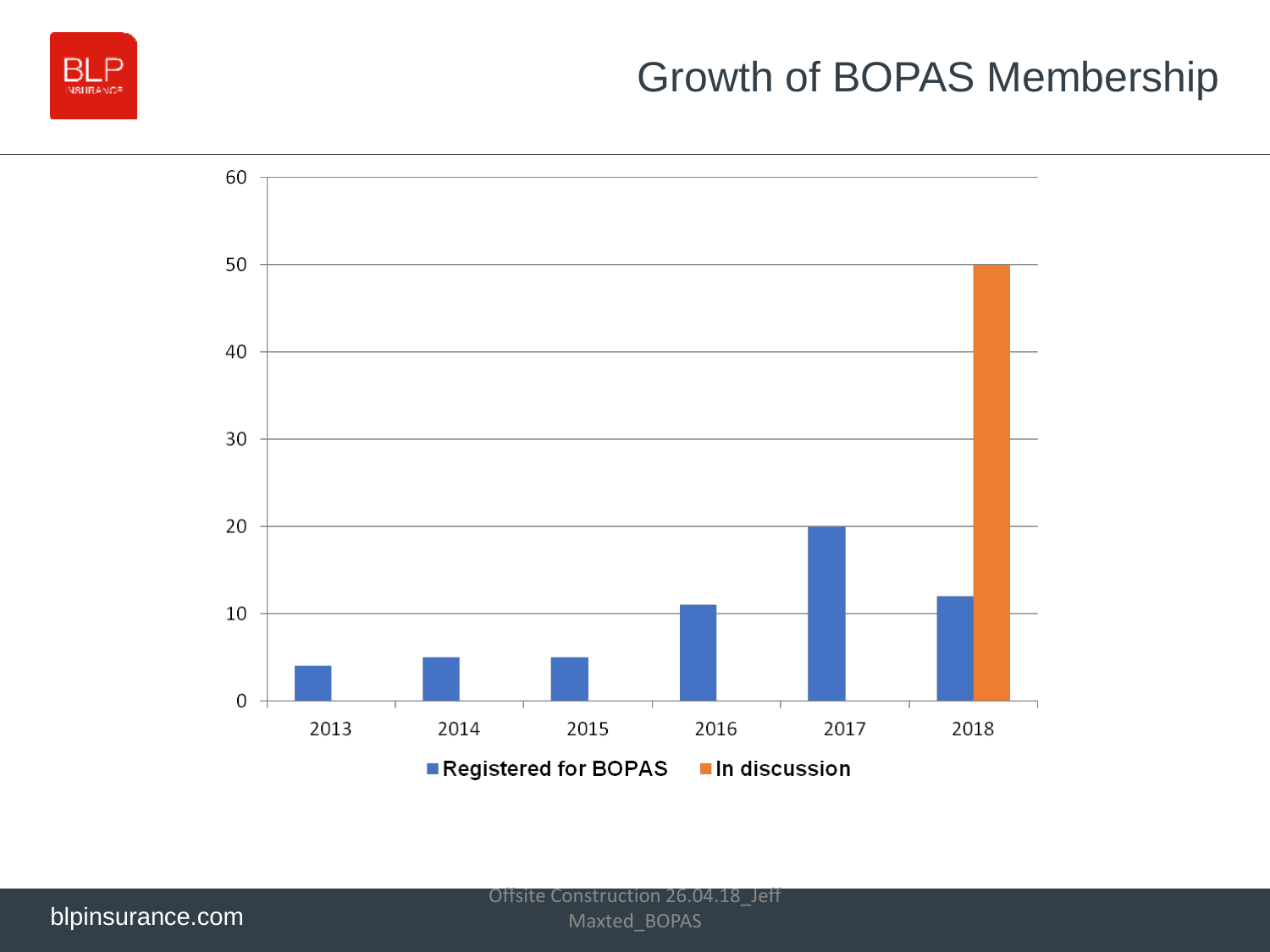



#### **Country of Manufacture**

#### blpinsurance.com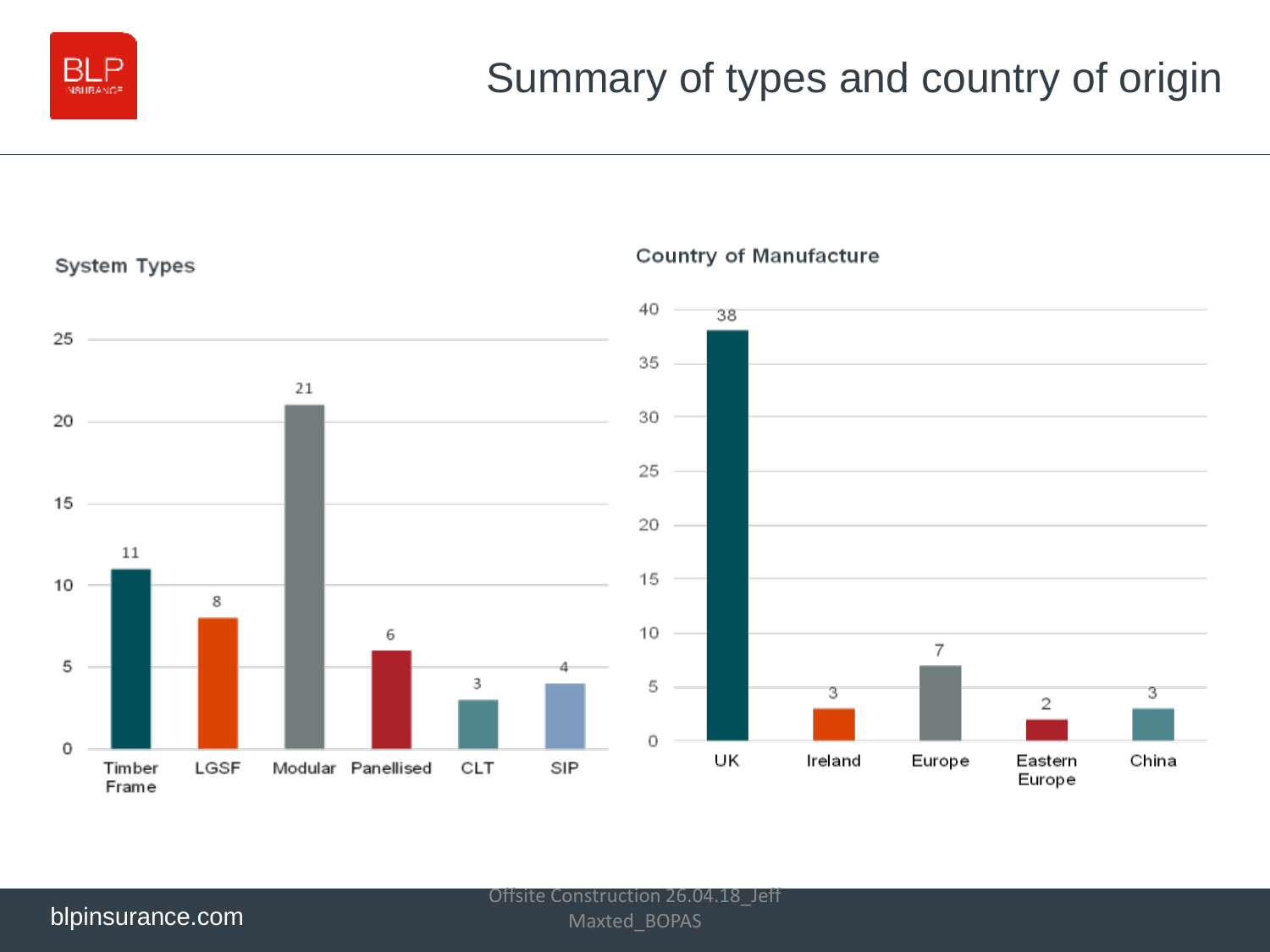

## Urban Splash



blpinsurance.com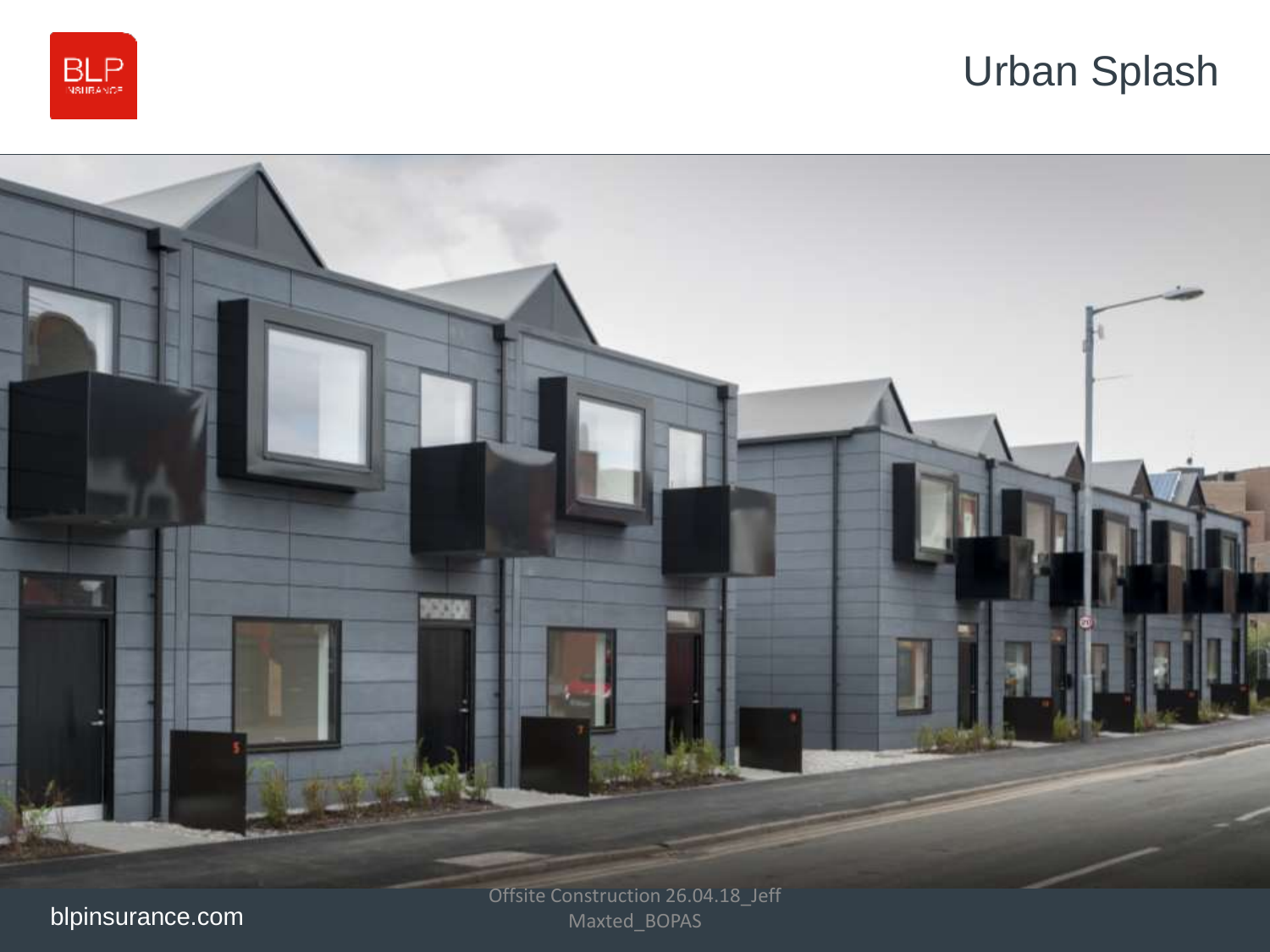

## Apex House – Vision Modular



blpinsurance.com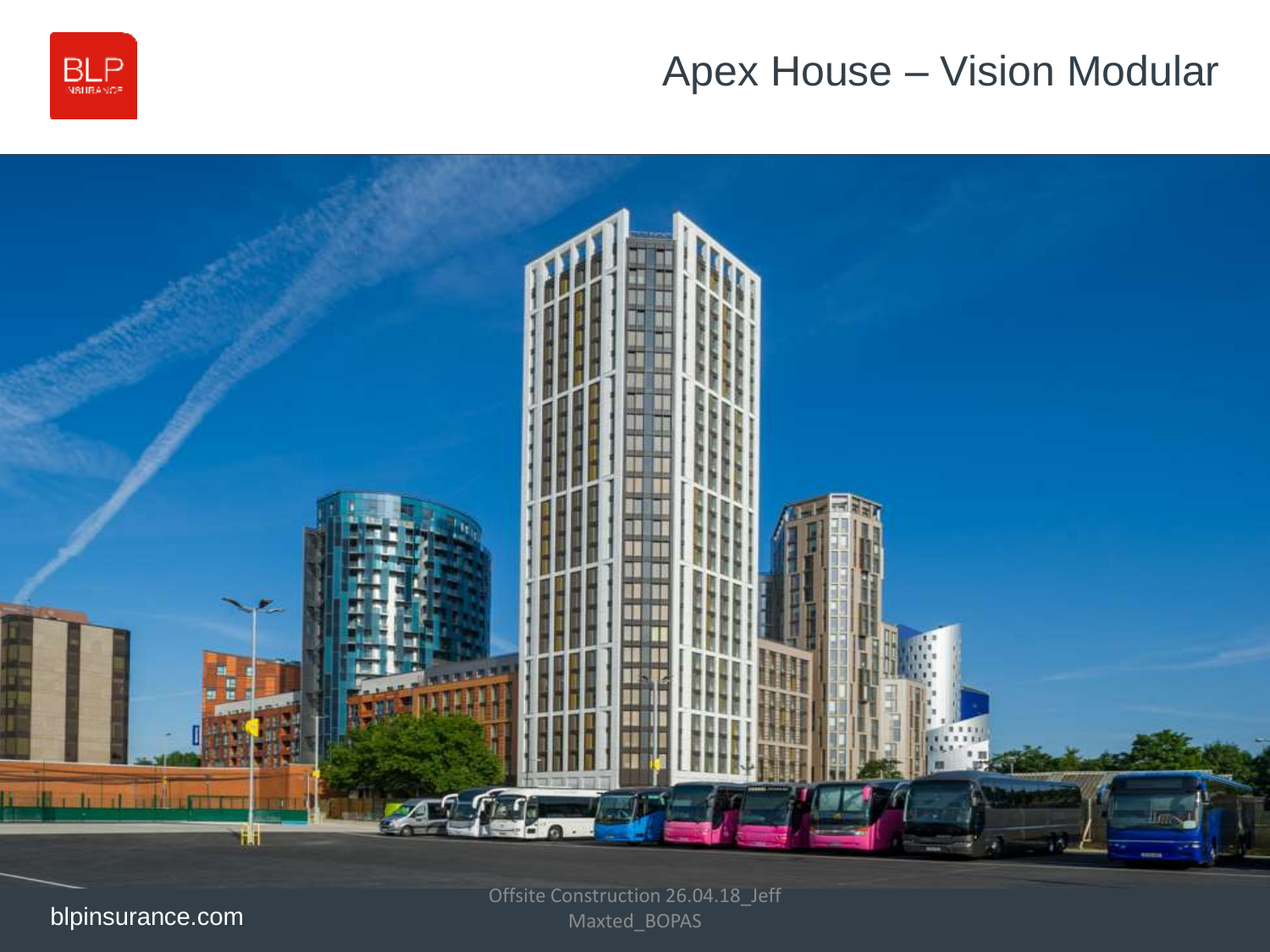

## Essential Living & Elements Europe



blpinsurance.com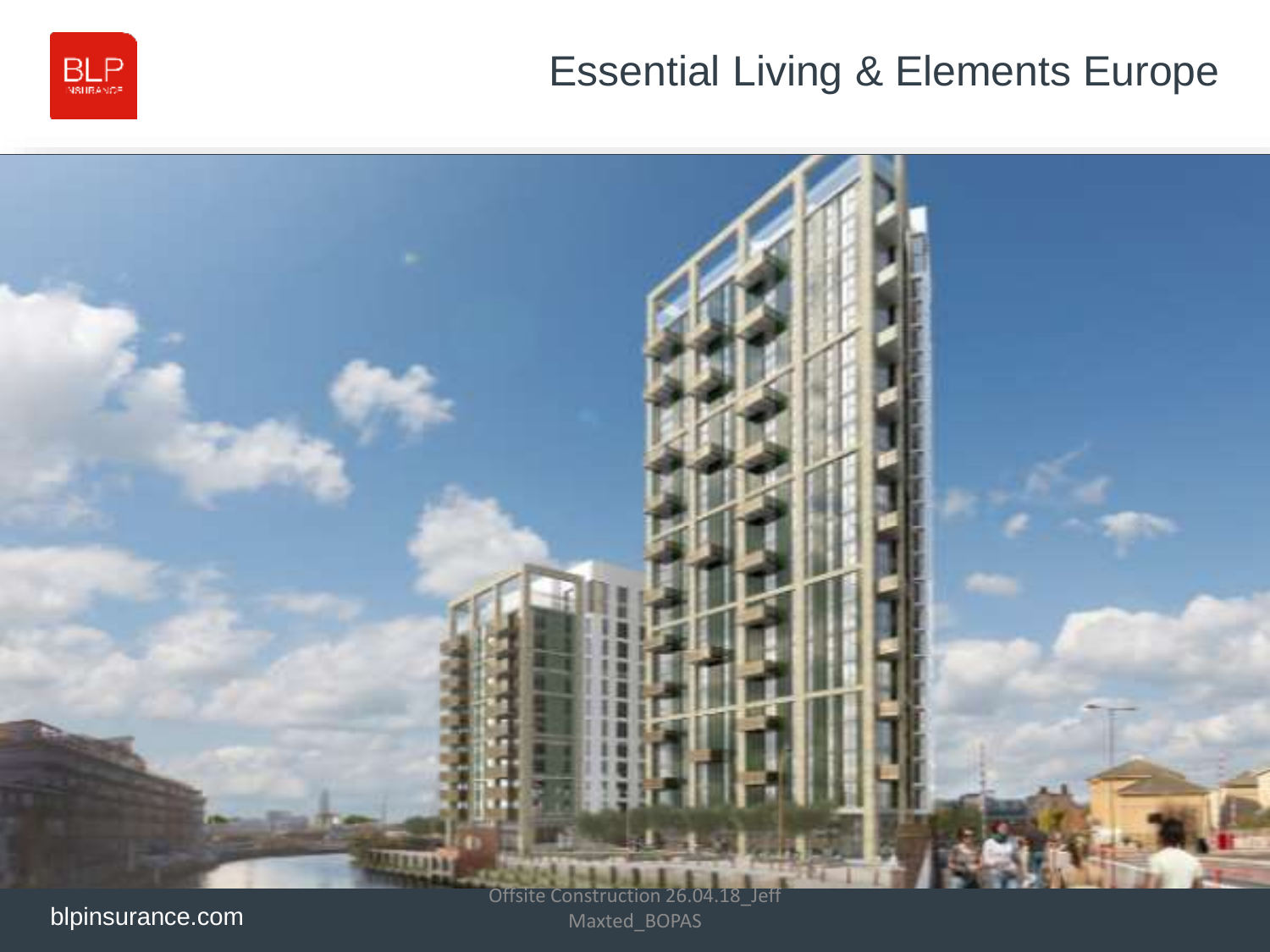

## Swan Housing Association – Nu living



blpinsurance.com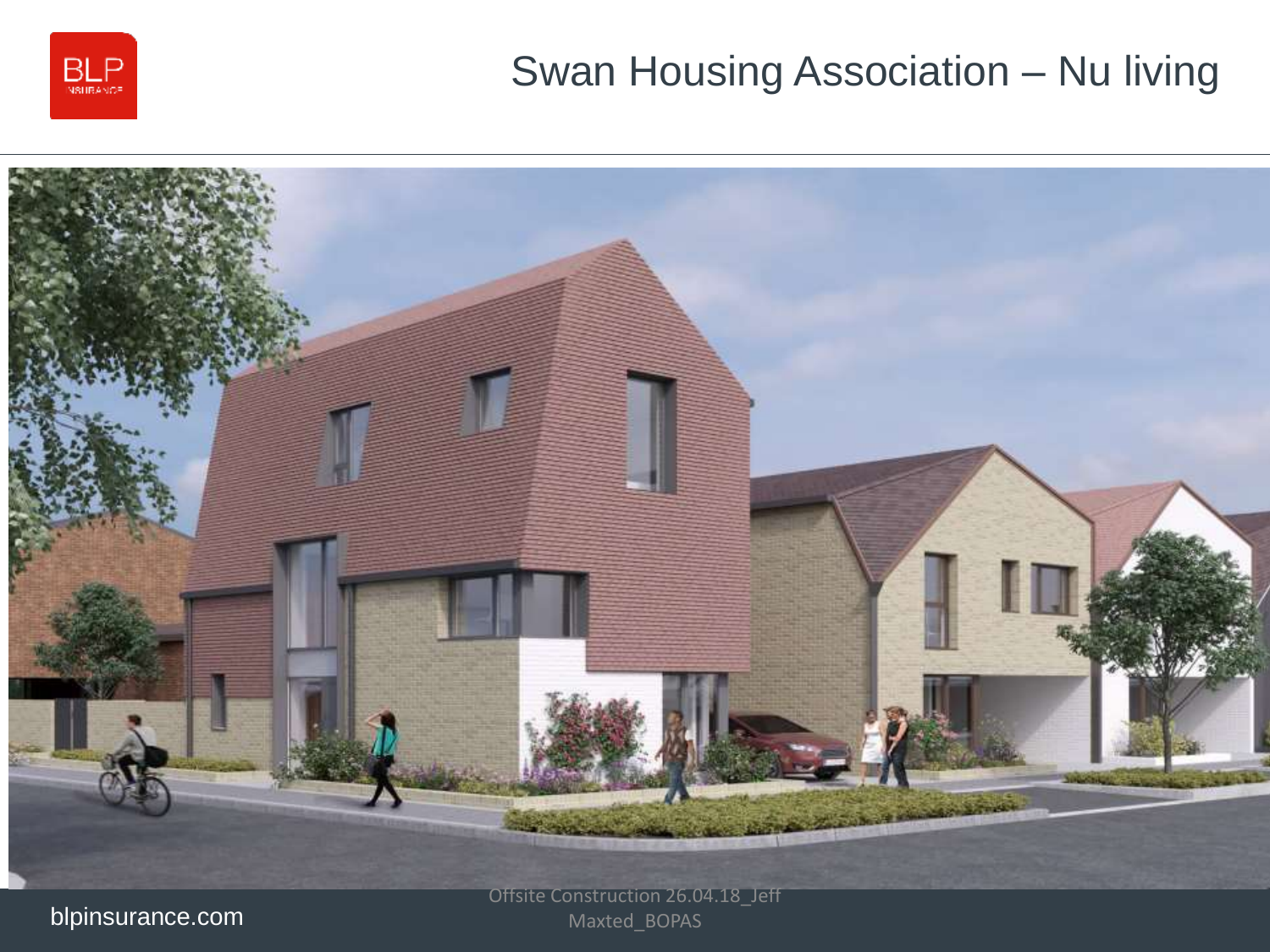

### Brooke Homes



blpinsurance.com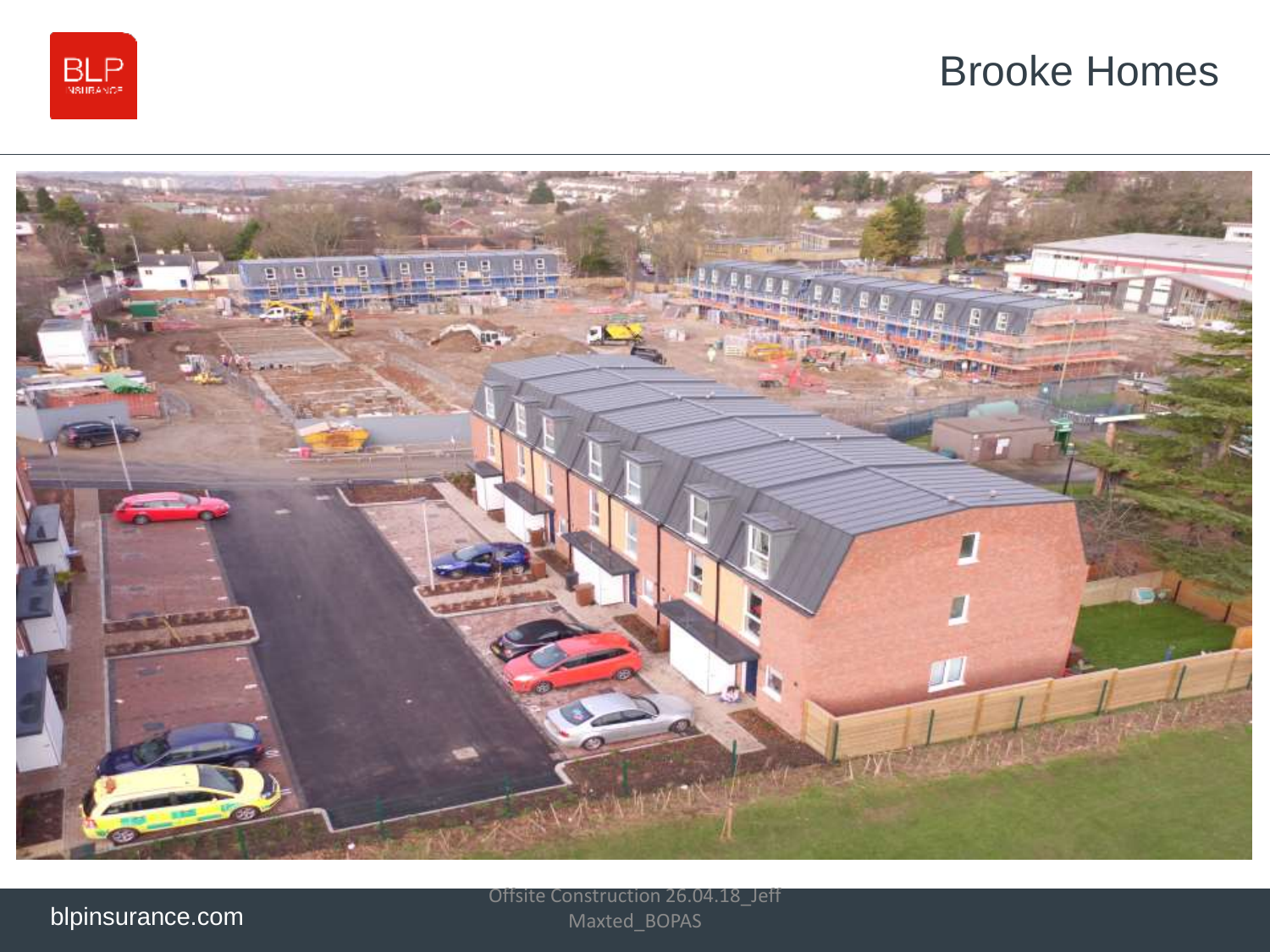

# Evolution of a more unified quality assurance environment for MMC – threat or opportunity ?